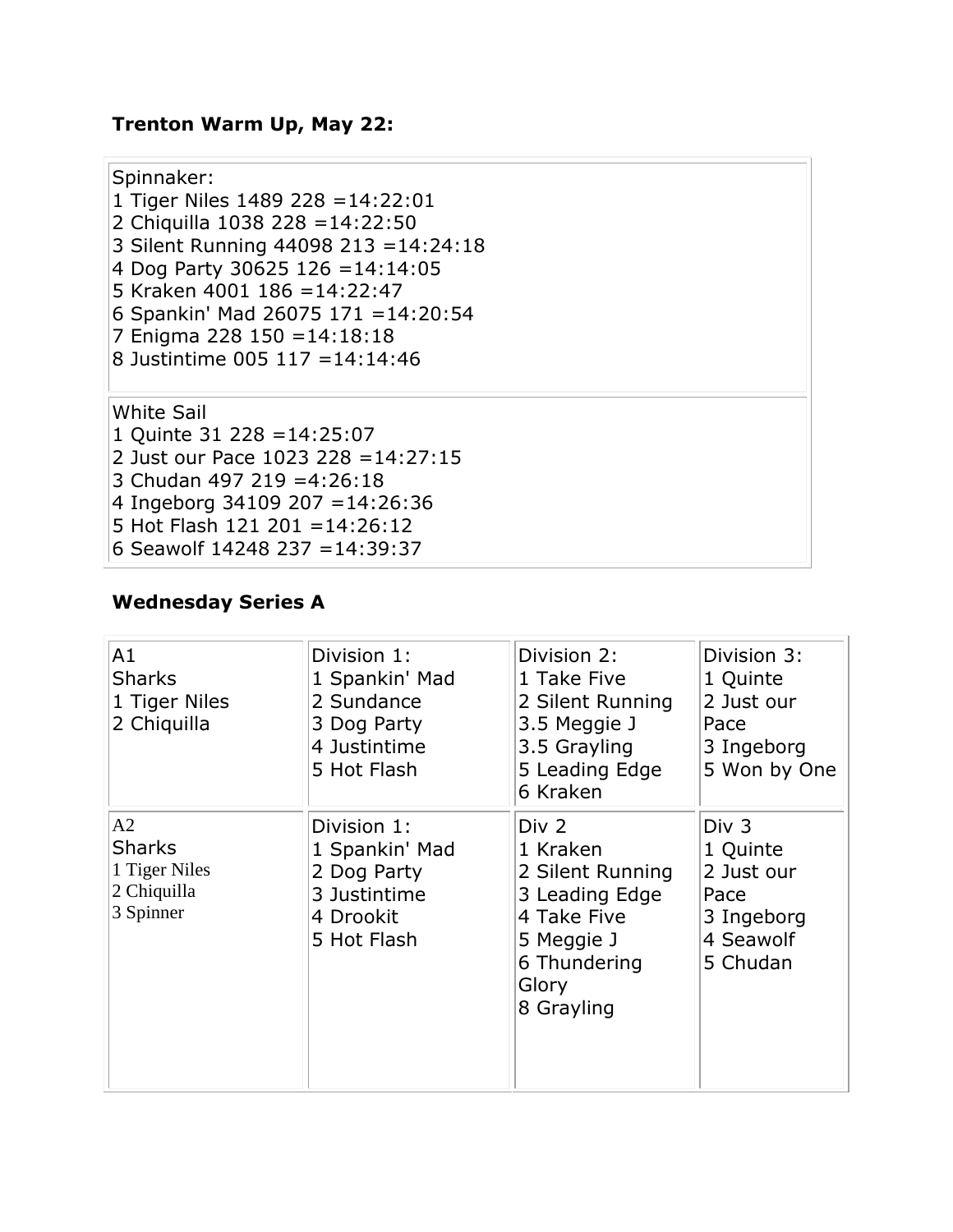| A3<br><b>Sharks</b><br>1 Tiger Niles<br>2 Shark Bite<br>3 Chiquilla<br>4 Ligicalu<br>5 Spinner                 | Div 1<br>1 Sundance<br>2 Spankin' Mad<br>3 Dog Party<br>4 Justintime<br>5 Drookit                             | Div <sub>2</sub><br>1 Take Five<br>2 Meggie J<br>3 Silent Running<br>4 Grayling<br>5 Leading Edge<br>6 Kraken<br>7 Thundering<br>Glory | Div <sub>3</sub><br>1 Ingeborg<br>2 Quinte<br>3 Chudan<br>4 Just our<br>Pace<br>5 Eau de Joy<br>6 Brave and<br>Crazy<br>7 Won by One |
|----------------------------------------------------------------------------------------------------------------|---------------------------------------------------------------------------------------------------------------|----------------------------------------------------------------------------------------------------------------------------------------|--------------------------------------------------------------------------------------------------------------------------------------|
| A <sub>4</sub><br><b>Sharks</b><br>1 Tiger Niles<br>2 Chiquilla<br>3 Shark Bite<br>4 Grey Hound<br>5 Ligicalu  | Division 1:<br>1 Justintime<br>2 Dog Party<br>3 Sundance<br>4.5 Hot Flash<br>4.5 Spankin' Mad                 | Division 2:<br>1 Grayling<br>2 Meggie J<br>3 Leading Edge<br>4 Take Five<br>5 Silent Running<br>6 Kraken<br>7 Thundering<br>Glory      | Division 3:<br>1 Ingeborg<br>2 Quinte<br>3 Just our<br>Pace<br>4 Chudan                                                              |
| A5<br><b>Sharks</b><br>1 Tiger Niles<br>2 Chiquilla<br>3 Ligicalu<br>4 Shark Bite                              | Division 1<br>1 Spankin' Mad<br>2 Sundance<br>3 Enigma<br>4 Dog Party<br>5 Justintime<br>6 Hot Flash          | Division 2:<br>1 Silent Running<br>2 Leading Edge<br>3 Grayling<br>4 Meggie J<br>5 Take Five<br>6 Kraken                               | Division 3:<br>1 Aqua Jewel<br>2 Ingeborg<br>3 Just our<br>Pace<br>4 Killer 'B'<br>5 Quinte<br>6 Won by One                          |
| A6<br><b>Sharks</b><br>1 Chiquilla<br>2 Grey Hound<br>3 Spinner<br>4 Shark Bite<br>5 Ligicalu<br>6 Tiger Niles | Div 1<br>1 Spankin' Mad<br>2 Sundance<br>3 Dog Party<br>4 Enigma<br>5 Justintime<br>6 Hot Flash<br>7 Hooligan | Div <sub>2</sub><br>1 Grayling<br>2 Meggie J<br>3 Silent Running<br>4 Take Five<br>5 Kraken<br>6 Thundering<br>Glory<br>8 Leading Edge | Div <sub>3</sub><br>1 Quinte<br>2 Killer 'B'<br>3 Just our<br>Pace<br>4 Ingeborg<br>5 Brave and<br>Crazy<br>6 Won by One             |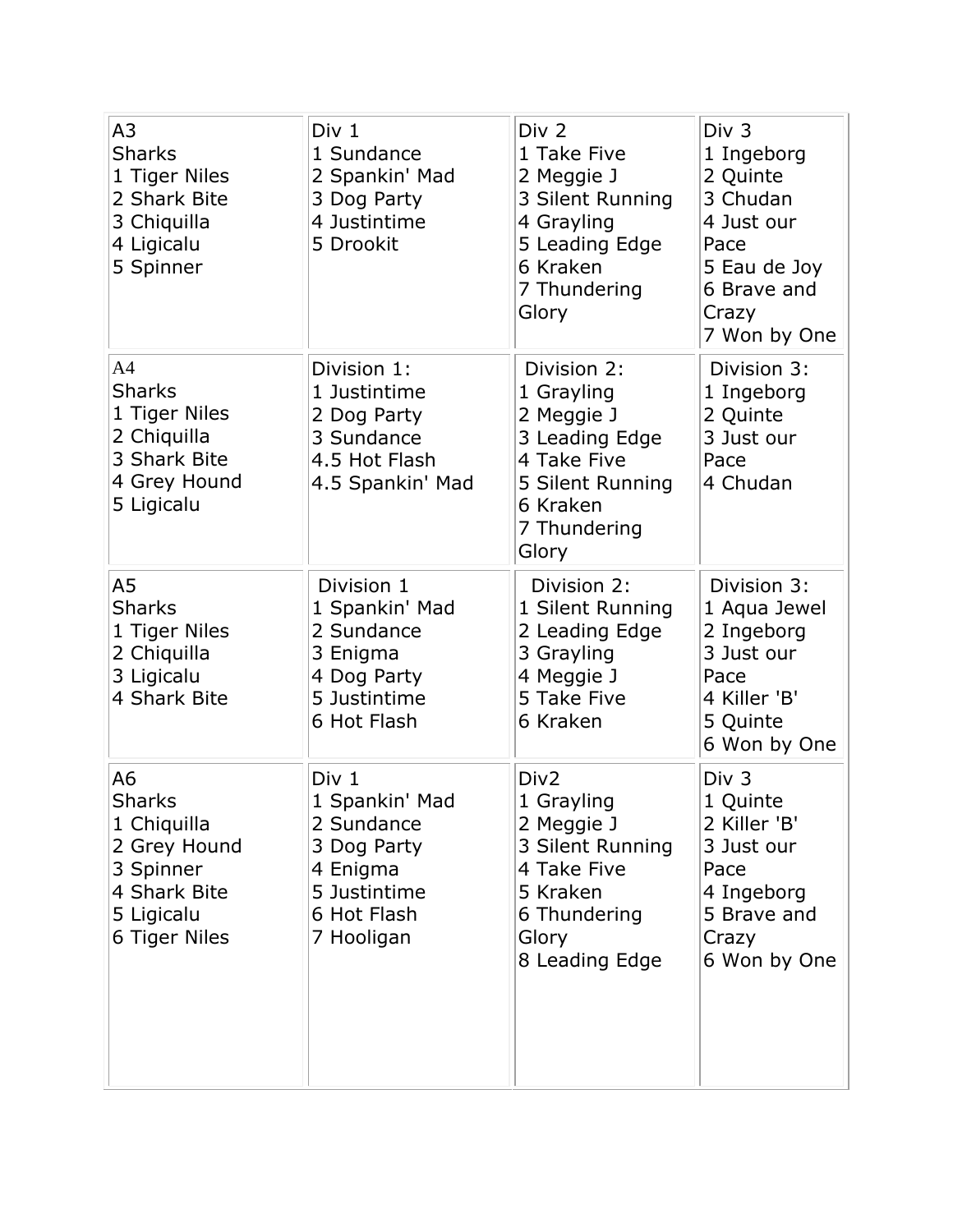| A7<br><b>Sharks</b><br>1 Tiger Niles<br>2 Grey Hound<br>3 Shark Bite<br>4 Shagreen<br>5 Spinner                           | Div 1<br>1 Sundance<br>2 Dog Party<br>3 Enigma<br>4 Justintime<br>5 tic tac t'eau<br>6 Hooligan                  | Div <sub>2</sub><br>1 Silent Running<br>2 Leading Edge<br>3 Killer 'B'<br>4 Meggie J<br>5 Take Five<br>6 Kraken<br>7 Thundering<br>Glory<br>9 Grayling                     | Div <sub>3</sub><br>1 Chudan<br>2 Ingeborg<br>3 Just our<br>Pace<br>4 Won by One<br>5 Quinte |
|---------------------------------------------------------------------------------------------------------------------------|------------------------------------------------------------------------------------------------------------------|----------------------------------------------------------------------------------------------------------------------------------------------------------------------------|----------------------------------------------------------------------------------------------|
| <b>Overall Series A</b><br>(With total points)<br><b>Sharks</b><br>Tiger Niles 3.75<br>Chiquilla 8.75<br>Shark Bite 16.00 | Div <sub>1</sub><br>Spankin' Mad 5.00<br>Sundance 7.50<br>Dog Party 12.00<br>Justintime 15.75<br>Hot Flash 26.50 | Div 2<br>Silent Running<br>8.50<br>Grayling 11.50<br>Take Five 13.50<br>Meggie J 14.00<br>Leading Edge<br>15.00<br><b>Kraken 23.75</b><br><b>Thundering Glory</b><br>34.00 | Div 3<br>Quinte 7.25<br>Ingeborg 9.75<br>Just our Pace<br>10.75<br>Won by One<br>26.00       |

# **BL&E (East of Bridge)**

| <b>Sharks</b><br>Spinnaker 1<br>1 Spankin' Mad<br>1 Shark Bite<br>2 Dog Party<br>2 Chiquilla | Spinnaker 2<br>1 Silent Running<br>2 Leading Edge<br>3 Grayling<br>4 Kraken | White Sail<br>1 Quinte<br>2 Just our Pace<br>3 Won by One |
|----------------------------------------------------------------------------------------------|-----------------------------------------------------------------------------|-----------------------------------------------------------|
|----------------------------------------------------------------------------------------------|-----------------------------------------------------------------------------|-----------------------------------------------------------|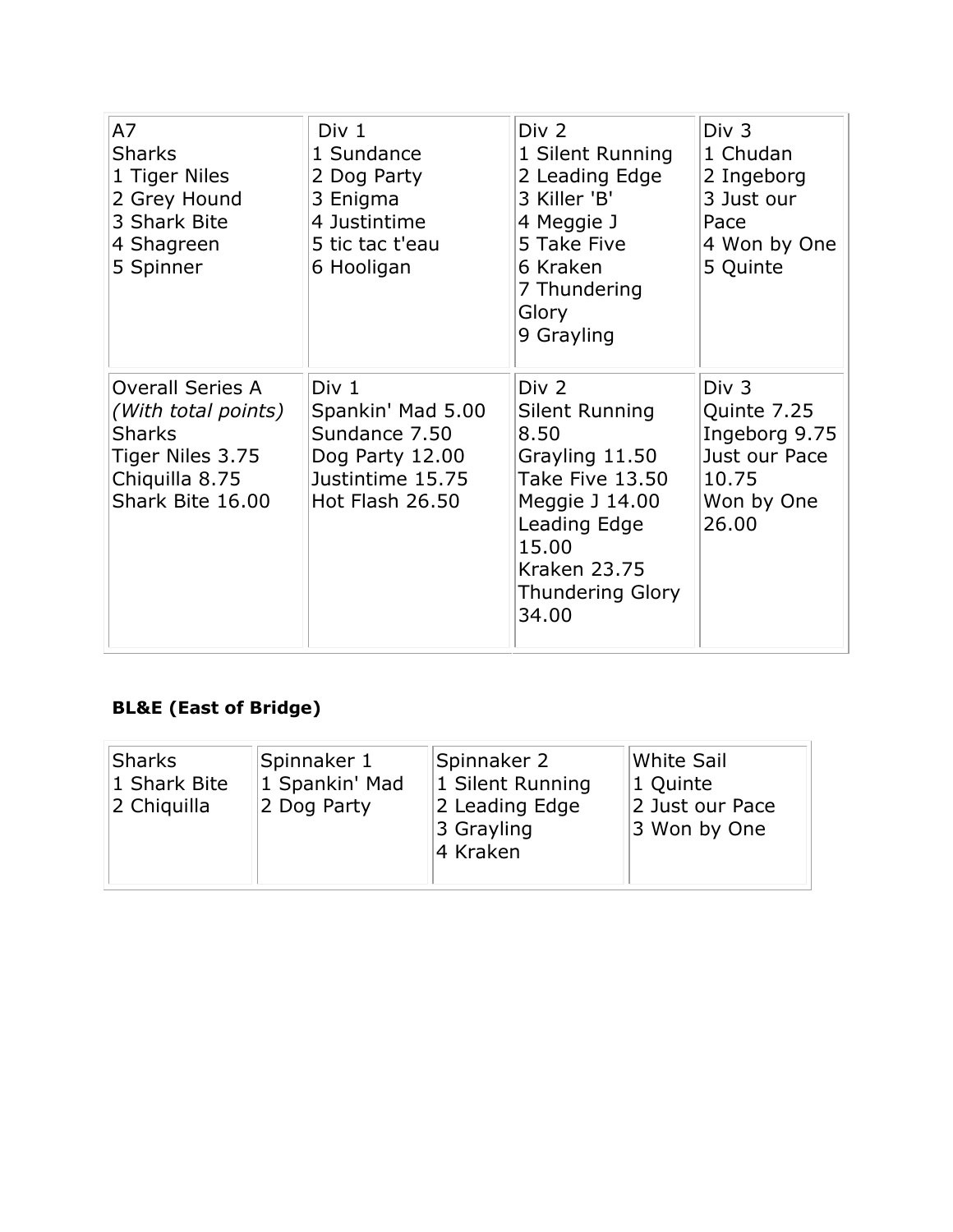#### **Burrows (Part of Hospice Quinte Fund Raiser)** Finishes are the 3 digits after the total points

| Spinnaker                     | <b>White Sail</b>               | <b>Blue Nose</b>          |
|-------------------------------|---------------------------------|---------------------------|
| 1 Grey Hound 2.25 = $1\ 1\ 1$ | 1 Just our Pace 5.75 = 1 2 3    | 1 Blue 6.50 = 5s 1 1      |
| 2 Spankin' Mad 8.00 = 3 2 3   | 2 Keitha M 8.00 = 2 4 2         | 2 Killer B 6.75 = 1 3 3   |
| 3 Dog Party $11.00 = 434$     | 3 Ingeborg 10.75 = 4 6 1        | 3 Blue Heat 9.00 = 5q 2 2 |
| 4 Chiquilla 12.00 = 2 5 5     | 4 Skoro II 12.00 = 3 5 4        | 4 No name 10.00 = 2 4 4   |
| 5 Ligicalu 12.00 = 6 4 2      | 5 Thundering Glory $14.00 = 63$ |                           |
| 6 Justintime $17.00 = 566$    |                                 |                           |
| 7 Hot Flash 23.00 = 9s 7 7    | 6 Kraken 18.00 = 5 7 6          |                           |
| 8 Enigma 27.00 = 9s 9s 9s     | 7 Grayling 19.75 = 9f 1 10f     |                           |
|                               | 8 Won by One 22 = .00 7 8 7     |                           |

### **Ladies Series**

| Race 1                 | Race 2           | Race 3           | Race 4           |
|------------------------|------------------|------------------|------------------|
| $ 1 \rangle$ Chiquilla | 1 Spankin' Mad   | 1 Chiquilla      | 1 Spankin' Mad   |
| 2 Just our Pace        | 2 Chiquilla      | 2 Just our Pace  | 2 Chiquilla      |
| 3 Hot Flash            | 3 Shagreen       | 3 Silent Running | 3 Silent Running |
| $ 4 \text{ Ingeborg} $ | 4 Silent Running | 4 Ingeborg       | 4 Just our Pace  |
| 5 Won by One           | 5 Ingeborg       |                  |                  |
| 8 Spankin' Mad         | 6 Just our Pace  |                  |                  |
| 8 Silent Running       | 7 Won by One     |                  |                  |

## Race 5

| ט טאוו                                |  |
|---------------------------------------|--|
| 1 Spankin' Mad 26075 189 = 20:06:44   |  |
| 2 Silent Running 44098 219 = 20:15:07 |  |
| 3 Just our Pace 1023 228 = 20:19:58   |  |
| 4 Hot Flash 121 204 = 20:17:18        |  |
| 5 Chiquilla 1038 237 = 20: 25: 07     |  |
| 6 Won by One 777 249 = 20:40:55       |  |
|                                       |  |

### Ladies Long Distance

| Pos Boat Skipper = Total                               |  |
|--------------------------------------------------------|--|
| 1 Spankin' Mad Krissy Davis 0.75 2.25 = 3.75           |  |
| 2 Silent Running Tracy Grevin 2 8.00 = $12$            |  |
| 3 Just our Pace Kathy Graham 3 7.00 = 13               |  |
| 4 Chiquilla Martina Escudero-Wolf $7 \frac{3.50}{7.5}$ |  |
| 5 Won by One Anne Krock 5 $18.00 = 28$                 |  |
|                                                        |  |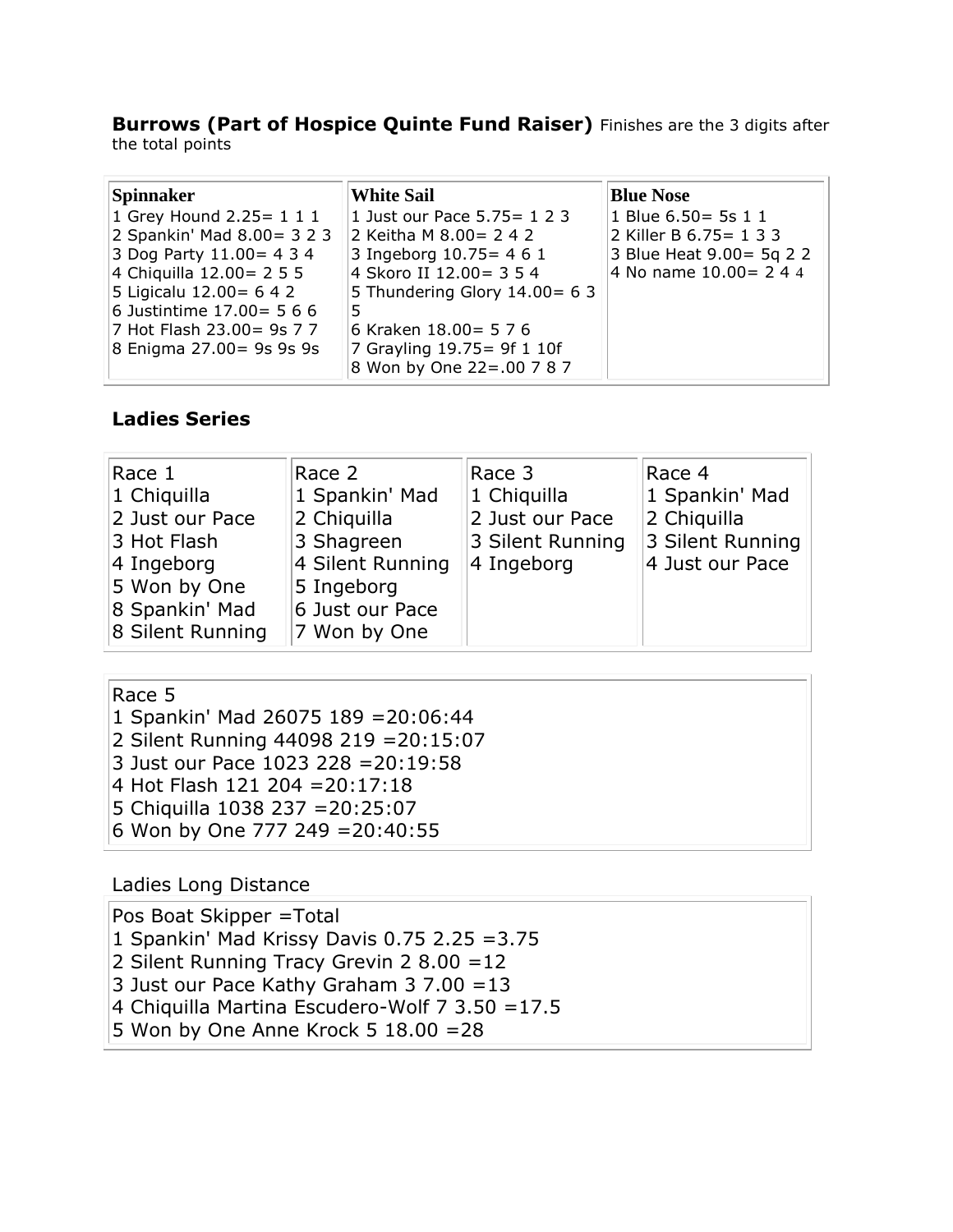## **Ladies Overall Result**

Pos Boat  $_{(1,1)}$ Skipper, Race #1 Race #2 Race #3 Race #4 Race #5 =Total 1 Spankin' Mad Krissy 8  $_{11}$ , $_{21}$ , $_{32}$   $_{41}$ , $_{42}$ , $_{43}$ , $_{45}$ , $_{46}$ , $_{47}$ , $_{47}$ , $_{48}$ , $_{49}$ , $_{40}$ , $_{41}$ , $_{42}$ , $_{45}$ , $_{47}$ , $_{48}$ , $_{49}$ , $_{40}$ , $_{47}$ , $_{47}$ , $_{47}$ , $_{47}$ , $_{47}$ , $_{47}$ , $_{48}$ , $_{49}$ ,2 Chiquilla Martina Escudero-Wolf 1 ,2 ,,,,,1 ,,,,,,,2 ,,,,,,,,,,5 =3.50 3 Just our Pace Kathy Graham 2 ,6 ,,,,,,,,,,,2 ,,,,,,,,,,4 ,,,,,,,,3 =7.00 4 Silent Running Tracy Grevin 8 , 4 , 1, 1, 1, 3 , 1, 1, 1, 1, 1, 1, 2 = 8.00 5 Ingeborg Jill Cox ,,,,,,,,,,,,4 ,,,,,,,,5 ,,,,,,,,,4 ,,,,,,,,,,,99 ,,,,,,,,99  $=13.00$ 6 Won by One Anne Krock 5,,,,,,,, 7 ,,,,,,,,,,,,99 ,,,,,,,,,,,,99 ,,,,6 =18.00 Hot Flash Hazel Lloyst ,,,,,3 ,,,,,,,,99 ,,,,,,,99 ,,,,,,99 ,,,,,,4 =106.00 Shagreen Kim Lander ,,,99 ,,,,,,,,3 ,,,,,,,,,,,99 ,,,,,,,,,,99 ,,,,,,,,99  $=201.00$ 

### **Single, Double Handed (White Sail only)**

| <b>Single Handed</b> | <b>Double Handed</b> |
|----------------------|----------------------|
| 1 Enigma 228         | 1 Dog Party          |
| 2 Keitha M 378       | 2 Spankin' Mad       |
|                      |                      |
| 3 Quinte 31          | 3 Tiger Niles        |
| 4 Lady in Red 3      | 4 Chiquilla          |
| 5 tic tac t'eau 67   | 5 Killer 'B'         |
| 6 Won by One H25     | 6 Shark Bite         |
|                      | 7 Silent Running     |
|                      | 8 Chudan             |
|                      | 9 Brave and Crazy    |
|                      | 10 Ingeborg          |
|                      | 11 Kraken            |
|                      | 12 Thundering Glory  |
|                      | 14 Drookit           |
|                      |                      |

#### **Braidwood**

| Div <sub>1</sub><br>Div <sub>2</sub><br>1 Justintime $  1 \text{ Grayling}  $ | <b>Sharks</b><br>$\vert$ 1 Tiger Niles $\vert$ 1 Quinte<br>2 Chiquilla | Div 3 White sail |  |
|-------------------------------------------------------------------------------|------------------------------------------------------------------------|------------------|--|
|-------------------------------------------------------------------------------|------------------------------------------------------------------------|------------------|--|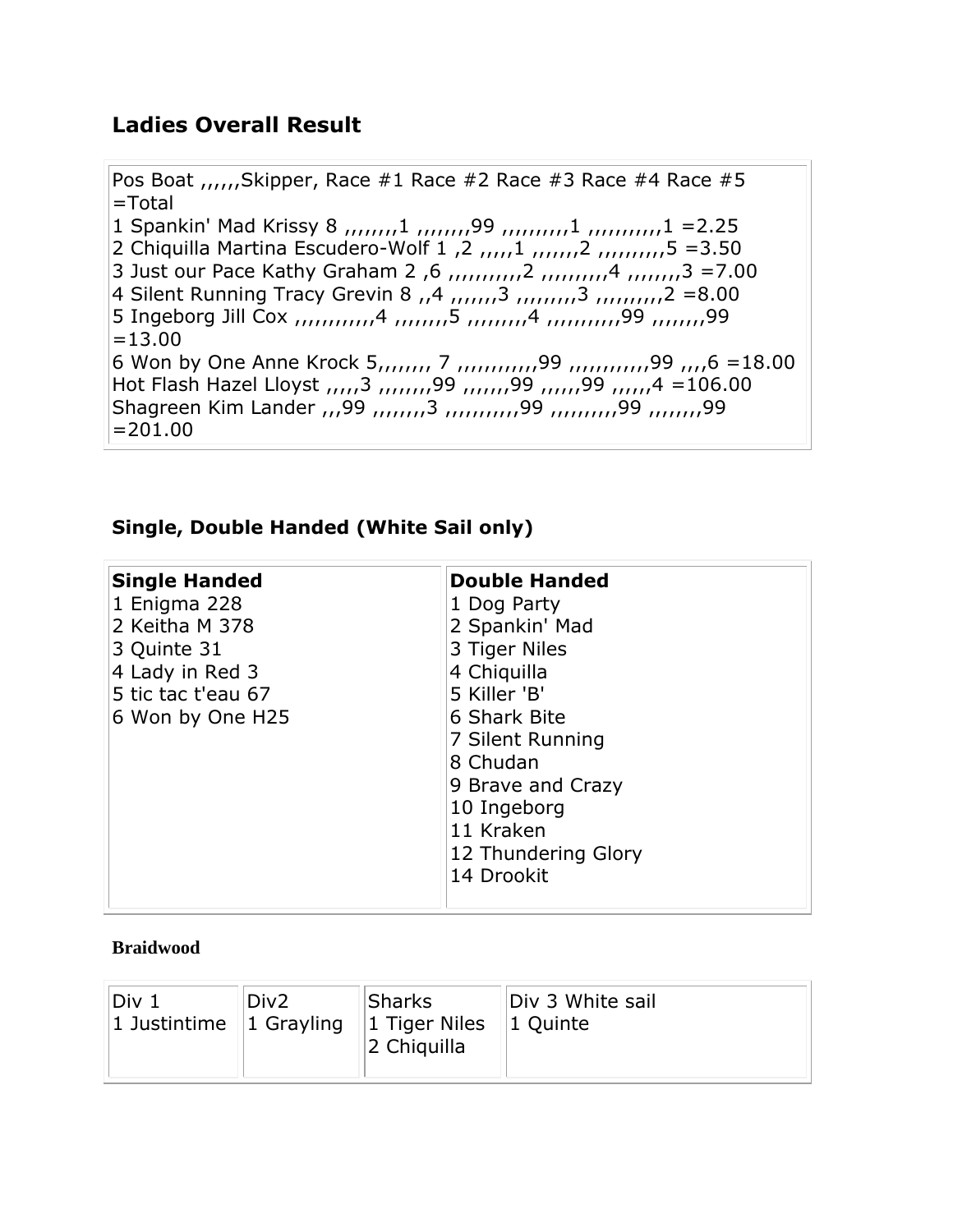#### **Fleet Captain's (White Sail, one class)**

| Race $# 1$<br>1 Tiger Niles<br>2 Chiquilla<br>3 Shagreen<br>4 Take Five<br>5 Dog Party<br>6 Just our Pace<br>7 Justintime<br>8 Quinte<br>9 Hot Flash | Race $#2$<br>1 Kraken<br>2 Grey Hound<br>3 Killer B<br>4 Leading Edge<br>5 Take Five<br>6 Chiquilla<br>7 Hot Flash<br>8 Thundering Glory<br>9 Red Shark |
|------------------------------------------------------------------------------------------------------------------------------------------------------|---------------------------------------------------------------------------------------------------------------------------------------------------------|
| 11 Brave and Crazy                                                                                                                                   | 11 Chudan<br>12 Spinner<br>13 Brave and Crazy                                                                                                           |
| Race $#3$<br>1 Tiger Niles<br>2 Killer B<br>3 Take Five                                                                                              |                                                                                                                                                         |

- 4 Dog Party
- $\overline{5}$  Hot Flash
- 6 Just our Pace
- 7 Grey Hound
- 8 Kraken
- 9 Aqua Jewel
- 10 Quinte
- 11 Chiquilla
- 12 Red Shark
- 13 Chudan
- 14 Won by One
- 15 Mocha Magic
- 16 Brave and Crazy
- 17 Ligicalu
- 19 Shagreen
	-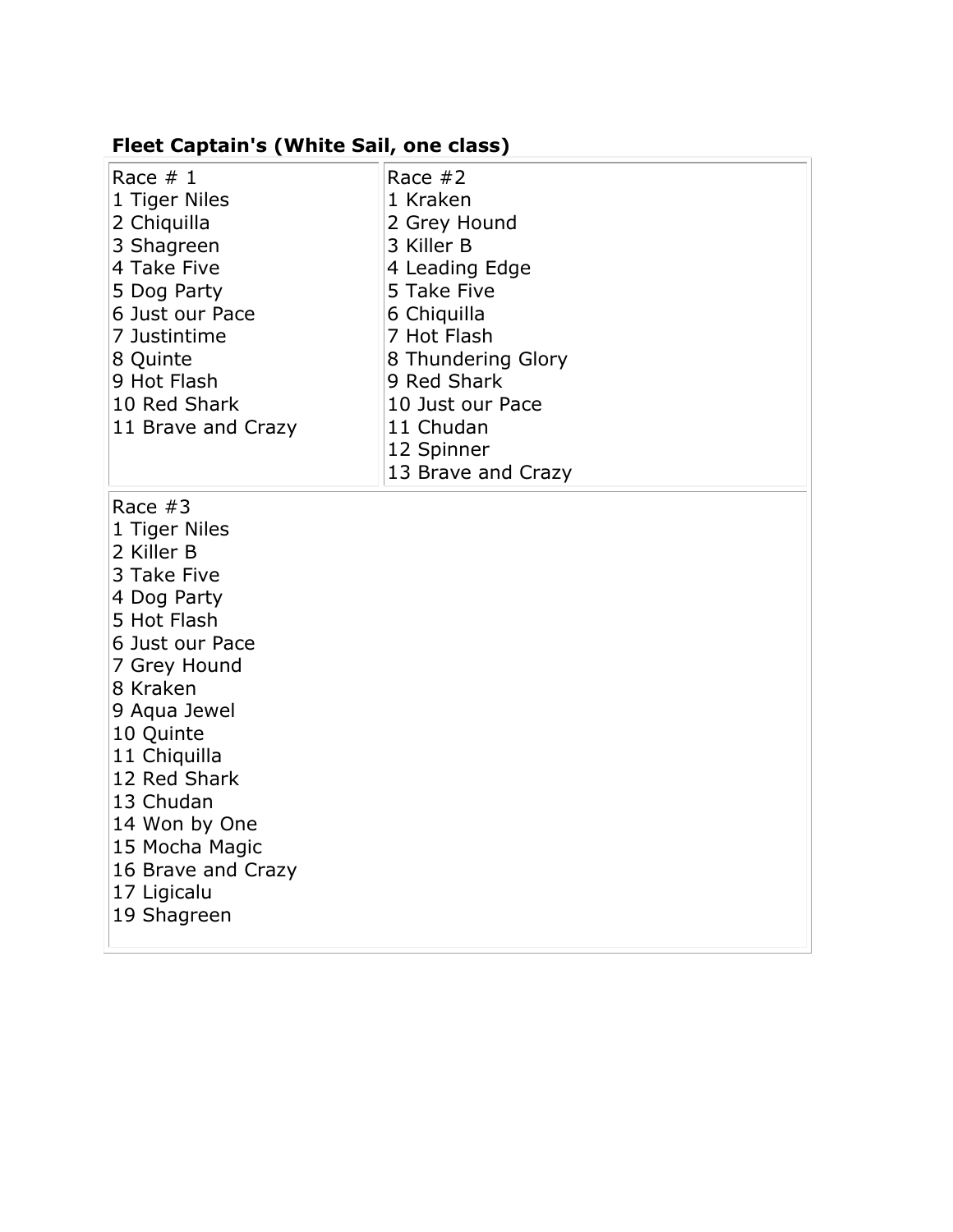# **Challenge Cup**

| <b>Sharks</b><br>1 Ligicalu | Div 1<br>1 Spankin' Mad<br>2 Sundance<br>3 Enigma<br>4 Dog Party<br>5 Justintime | Div 2<br>1 Grayling | <b>White Sail</b><br>1 Just our Pace<br>2 Quinte<br>3 Chudan<br>4 Lady in Red<br>5 Brave and Crazy |
|-----------------------------|----------------------------------------------------------------------------------|---------------------|----------------------------------------------------------------------------------------------------|
|                             |                                                                                  |                     |                                                                                                    |

**Katie Grey** (Very strong winds this year caused many problems and DNFs)

| Spinnaker           | <b>White Sail</b>    |
|---------------------|----------------------|
| 1 Silent Running    | 1 Breakaway          |
| 2 Tiger Niles       | 2 Tomfoolery         |
| 3 Highball          | 3 Leading Edge       |
| 4 War Paint         | DNF 19 It's a J/24   |
| 5 Justintime        | DNF 19 Windrush      |
| 6 Dog Party         | DNS 19 Arbiter II    |
| DNF 17 Dream Weaver | DNF 19 Hotflash      |
| DNS 17 Sundance     | DNS 19 Samba         |
| DNF 17 Spankin' Mad | DNF 19 Chudan        |
| DNF 17 Chiquilla    | DNF 19 Prelude       |
| DNS 17 Shark Bite   | DNF 19 Just our Pace |
| DNS 17 Red Shark    | DNF 19 Quinte        |
| DNF 17 Grey White   | DNF 19 Won by One    |
| DNS 17 Killer B     | DNS 19 Brave & Crazy |
| DNF 17 Blue Heat    | DNF 19 Summer Wind   |
| DNF 17 Red Witch    | DNS 19 Lady in Red   |
|                     | DNF 19 YR Herwlong   |
|                     | DNF 19 Foxfire       |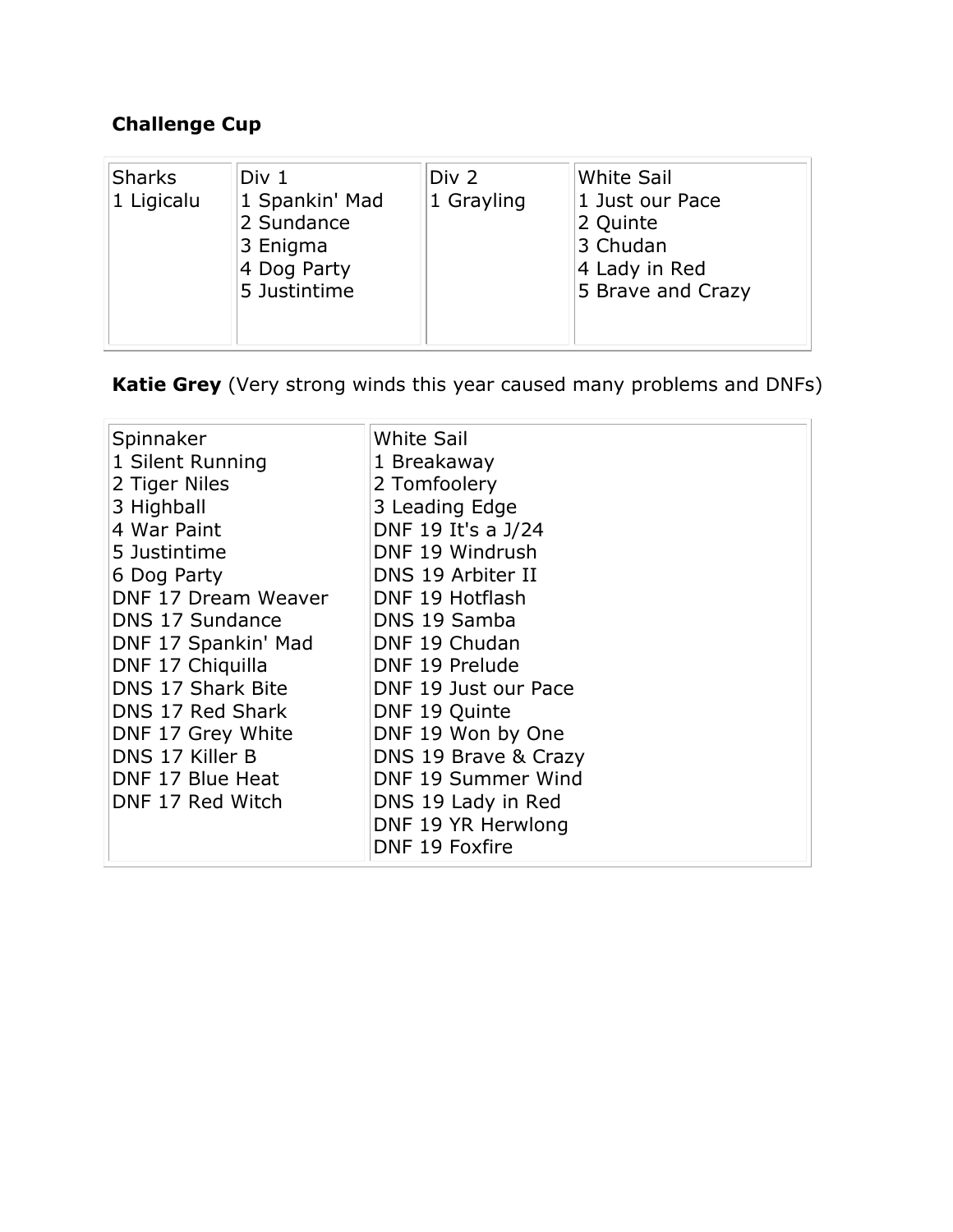**Binnacle** (Picton back to Belleville day after the Katie Grey) Winds were similar to the day before

| Spinnaker<br>1 Tiger Niles<br>2 Spankin' Mad<br>3 Silent Running | White Sail<br>1 Tomfoolery<br>2 Breakaway<br><b>DNF 5 Windrush</b> |
|------------------------------------------------------------------|--------------------------------------------------------------------|
| 4 Dog Party<br>5 Justintime                                      | DNF 5 Just our Pace                                                |
| 6 Red Witch                                                      |                                                                    |

## **Wednesday Series B**

| <b>B1</b><br><b>Sharks</b><br>1 Tiger Niles<br>2 Shark Bite<br>3 Chiquilla<br>5 Red Shark                                            | Spinnaker 1<br>1 Sundance<br>2 Spankin' Mad<br>4 Panache                                              | Spinnaker 2<br>1 Silent Running<br>2 Grayling<br>5 Take Five (DNF)<br>5 Kraken (DSQ)                                       | <b>White Sail</b><br>1 Lady in Red<br>(On last leg, flat clam<br>and violent lightning<br>encouraged most of<br>the fleet to DNF) |
|--------------------------------------------------------------------------------------------------------------------------------------|-------------------------------------------------------------------------------------------------------|----------------------------------------------------------------------------------------------------------------------------|-----------------------------------------------------------------------------------------------------------------------------------|
| <b>B2</b> Poor<br>conditions, high<br>wind and rain.<br><b>Sharks</b><br>Non started                                                 | Spinnaker 1<br>1 Enigma                                                                               | Spinnaker 2<br>1 Take Five<br>2 Kraken                                                                                     | <b>White Sail</b><br>1 Lady in Red<br>2 Just our Pace<br>3 Chudan                                                                 |
| <b>B3</b><br><b>Sharks</b><br>1 Tiger Niles<br>2 Shark Bite<br>3 Grey Hound<br>4 Chiquilla<br>5 Spinner<br>6 Ligicalu<br>7 Red Shark | Spinnaker 1<br>1 Sundance<br>2 Enigma<br>3 Justintime<br>4 Spankin' Mad<br>5 Dog Party<br>6 Hot Flash | Spinnaker 2<br>1 Silent Running<br>2 Take Five<br>3 Leading Edge<br>4 Grayling<br>5 Aqua Jewel<br>6 Killer 'B'<br>7 Kraken | <b>White Sail</b><br>1 Chudan<br>2 Quinte<br>3 Just our Pace<br>4 Aqua Jewel<br>5 Brave and<br>Crazy                              |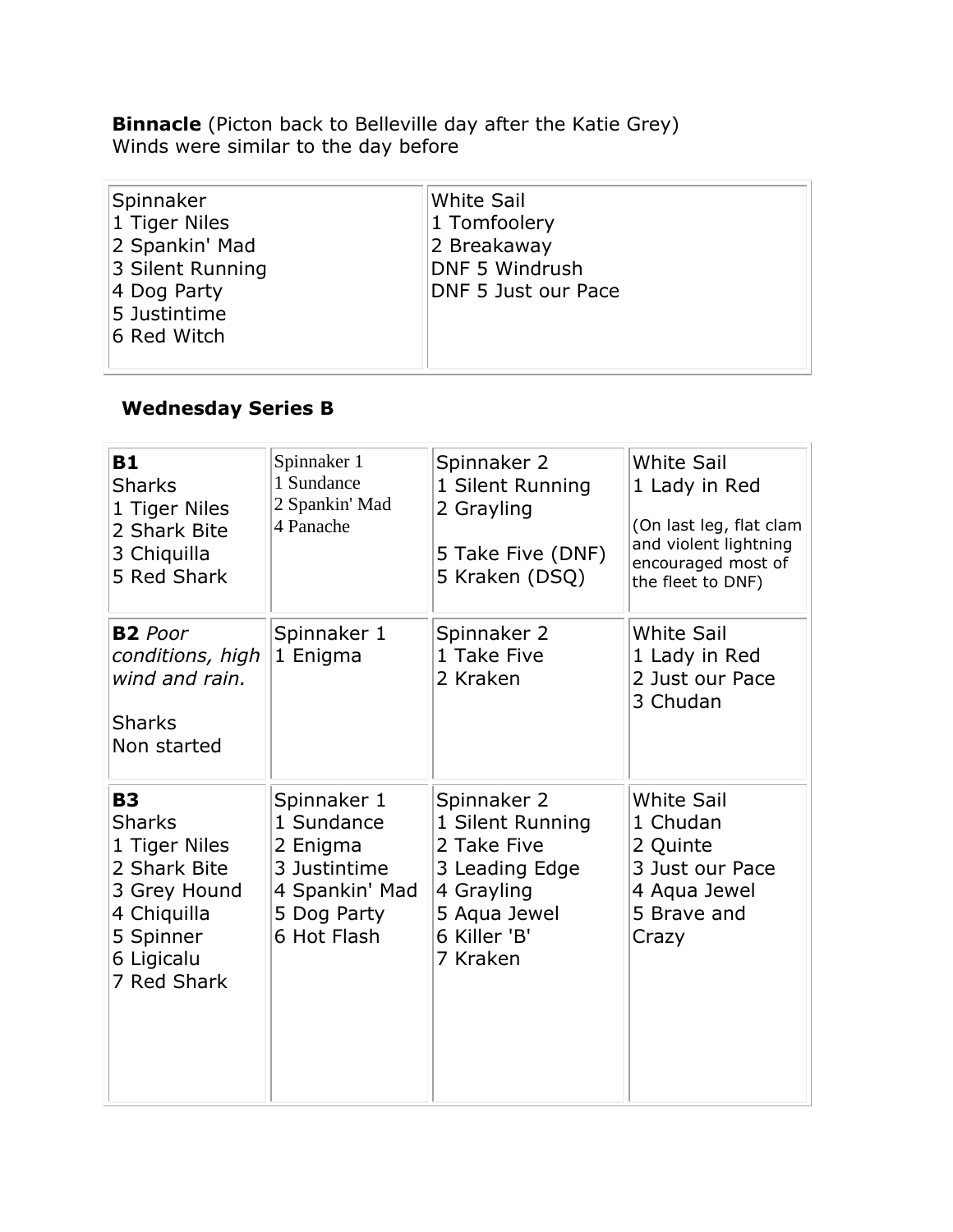| <b>B4</b><br><b>Sharks</b><br>1 Tiger Niles<br>2 Shark Bite<br>3 Ligicalu<br>4 Red Shark              | Spinnaker 1<br>1 Sundance<br>2 Spankin' Mad<br>3 Dog Party<br>4 Panache<br>5 Enigma<br>6 Justintime<br>7 Hot Flash | Spinnaker 2<br>1 Grayling<br>2 Leading Edge<br>3 Killer 'B'<br>4 Silent Running<br>5 Aqua Jewel<br>6 Take Five<br>7 Kraken<br>8 Thundering Glory | <b>White Sail</b><br>1 Chudan<br>2 Lady in Red<br>3 Just our Pace<br>4 Quinte<br>5 Brave and<br>Crazy                 |
|-------------------------------------------------------------------------------------------------------|--------------------------------------------------------------------------------------------------------------------|--------------------------------------------------------------------------------------------------------------------------------------------------|-----------------------------------------------------------------------------------------------------------------------|
| <b>B5</b><br><b>Sharks</b><br>1 Tiger Niles<br>2 Chiquilla<br>3 Shark Bite<br>4 Ligicalu<br>5 Spinner | Spinnaker 1<br>1 Sundance<br>2 Spankin' Mad<br>3 Enigma<br>4 Panache<br>5 Dog Party<br>6 Hot Flash                 | Spinnaker 2<br>1 Silent Running<br>2 Killer 'B'<br>3 Aqua Jewel<br>4 Kraken<br>5 Grayling                                                        | <b>White Sail</b><br>1 Just our Pace<br>2 Quinte<br>3 Chudan<br>4 Lady in Red<br>5 Brave and<br>Crazy<br>6 Won by One |
| <b>B6</b><br><b>Sharks</b><br>1 Tiger Niles<br>2 Shark Bite<br>3 Chiquilla                            | Spinnaker 1<br>1 Dog Party<br>2 Sundance<br>3 Panache<br>4 Justintime<br>5 Spankin' Mad                            | Spinnaker 2<br>1 Take Five<br>2 Silent Running<br>3 Grayling<br>4 Aqua Jewel<br>5 Kraken<br>6 Thundering Glory                                   | <b>White Sail</b><br>1 Lady in Red<br>2 Quinte<br>3 Just our Pace<br>4 Chudan<br>5 Brave and<br>Crazy<br>6 Won by One |
| <b>B7</b><br><b>Sharks</b><br>1 Tiger Niles<br>2 Shark Bite<br>3 Chiquilla<br>4 Those People          | Spinnaker 1<br>1 Sundance<br>2 Spankin' Mad<br>3 Justintime<br>4 Dog Party<br>5 Enigma<br>6 Panache<br>7 Hot Flash | Spinnaker 2<br>1 Take Five<br>2 Silent Running<br>3 Kraken<br>4 Thundering Glory<br>DNF 7 Aqua Jewel                                             | <b>White Sail</b><br>1 Just our Pace<br>2 Chudan<br>3 Lady in Red<br>4 Won by One<br>5 Quinte                         |

## **Overall B Series**

| <b>Sharks</b> | Spinnaker 1 | Spinnaker 2 | White Sail |
|---------------|-------------|-------------|------------|
|               |             |             |            |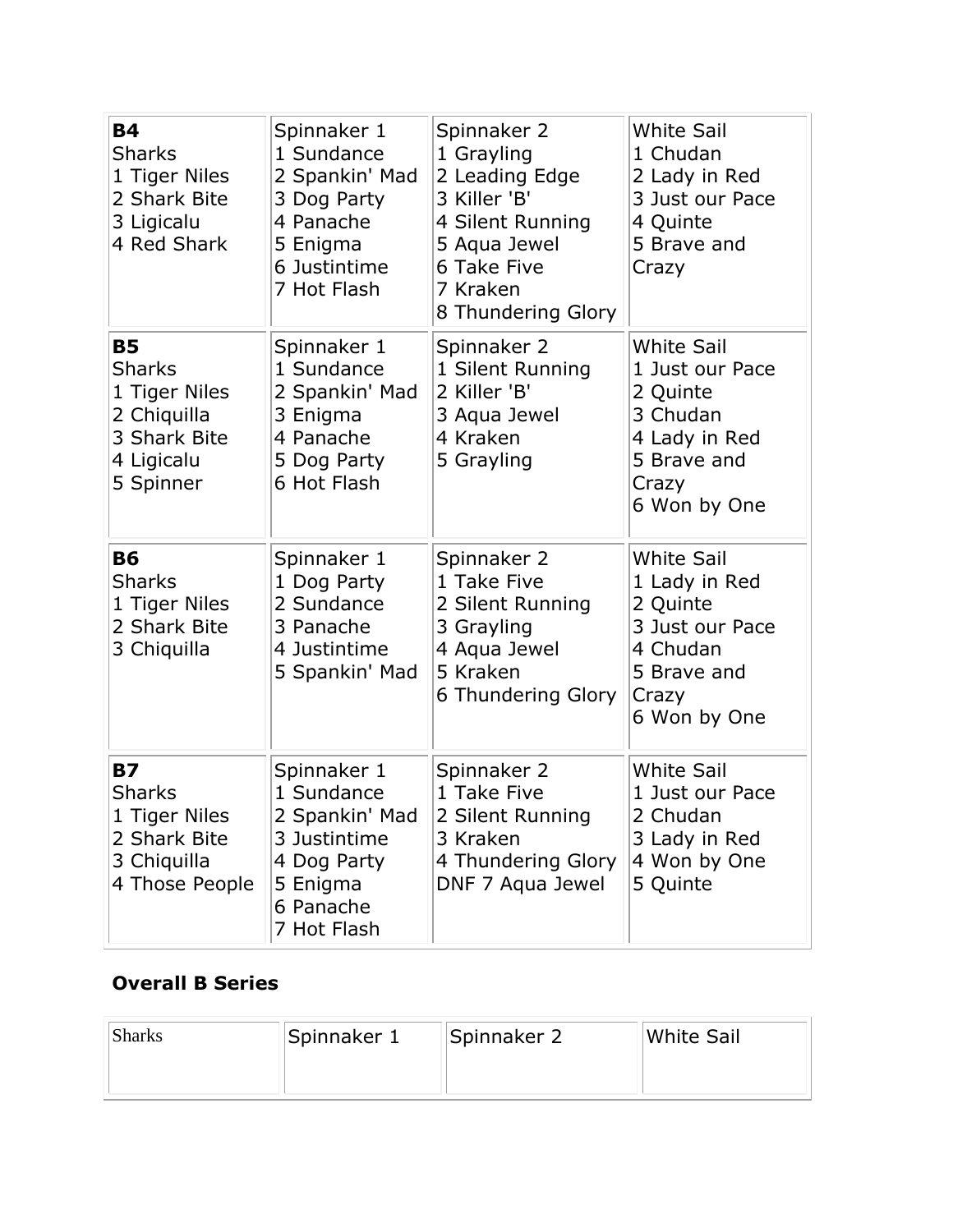# **Wills Cup**

| Sharks<br>Spinnaker 1<br>1 Shark Bite<br>1 Justintime<br>2 Spankin'<br>2 Ligicalu<br>Mad<br>3 Sundance<br>4 Dog Party<br>5 Enigma | Spinnaker 2<br>1 Leading Edge<br>2 Silent Running<br>3 Kraken | <b>White Sail</b><br>1 Quinte<br>2 Ingeborg<br>3 Lady in Red<br>4 Just our Pace<br>5 Won by One<br>6 Chudan |
|-----------------------------------------------------------------------------------------------------------------------------------|---------------------------------------------------------------|-------------------------------------------------------------------------------------------------------------|
|-----------------------------------------------------------------------------------------------------------------------------------|---------------------------------------------------------------|-------------------------------------------------------------------------------------------------------------|

## **Robb Cup**

| <b>Sharks</b><br>1 Shark Bite<br>2 Tiger Niles<br>3 Grey Hound<br>4 Chiquilla | Spinnaker 1<br>1 Enigma<br>2 Sundance<br>3 Spankin'<br>Mad<br>4 Justintime<br>5 Dog Party | Spinnaker 2<br>1 Kraken<br>2 Take Five<br>3 Killer 'B'<br>4 Silent Running<br>5 Grayling<br>6 Leading Edge | <b>White Sail</b><br>1 Just our Pace |
|-------------------------------------------------------------------------------|-------------------------------------------------------------------------------------------|------------------------------------------------------------------------------------------------------------|--------------------------------------|
|-------------------------------------------------------------------------------|-------------------------------------------------------------------------------------------|------------------------------------------------------------------------------------------------------------|--------------------------------------|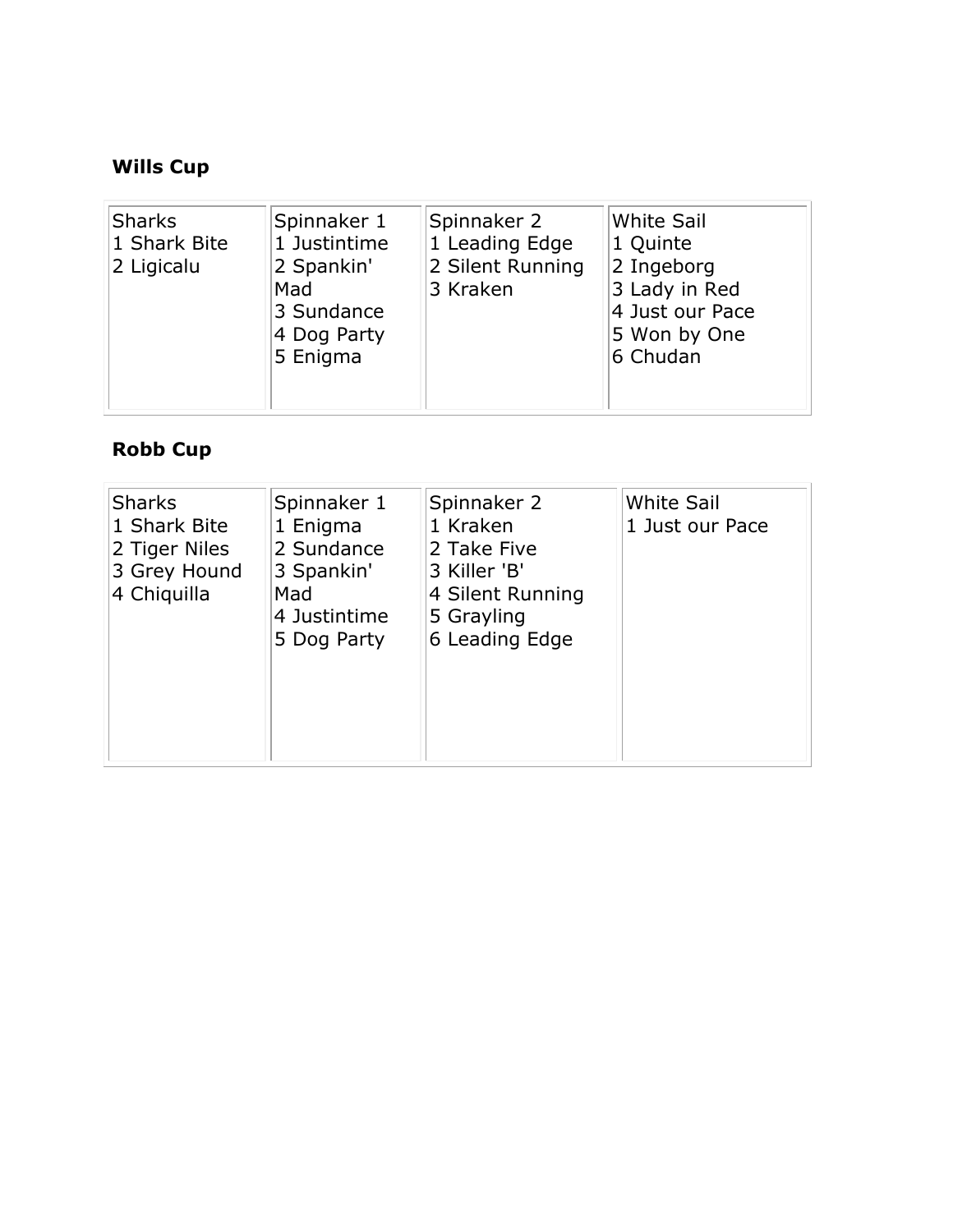# **Frost Bite Series (Three to count)**

| #1<br>Spinnaker<br>1 Take Five<br>2 Dog Party<br>3 Silent Running<br>4 Justintime<br>5 Blue Heat<br>6 Tiger Niles<br>7 Chiquilla<br>8 Those People!!!<br>9 Red Shark<br>10 Spankin' Mad<br>11 Thundering Glory | <b>White Sail</b><br>1 Sundance<br>2 Brave and Crazy<br>3 Won by One<br>4 Chudan             |
|----------------------------------------------------------------------------------------------------------------------------------------------------------------------------------------------------------------|----------------------------------------------------------------------------------------------|
| #2<br>Spinnaker<br>1 Tiger Niles<br>2 Chiquilla<br>3 Take Five<br>4 Dog Party<br>5 Spankin' Mad<br>6 Those People!!!<br>7 Red Shark<br>8 Justintime<br>9 Thundering Glory<br>12 Blue Heat<br>12 Silent Running | <b>White Sail</b><br>1 Sundance<br>2 Chudan<br>3 Won by One<br>5 Brave and Crazy             |
| #3<br>Spinnaker<br>1 Tiger Niles<br>2 Dog Party<br>3 Enigma<br>4 Blue Heat<br>5 Spankin' Mad<br>6 Silent Running<br>7 Chiquilla<br>8 Take Five<br>9 Aqua Jewel<br>10 Justintime<br>11 Red Shark<br>12 Kraken   | <b>White Sail</b><br>1 Sundance<br>2 Quinte<br>3 Won by One<br>4 Chudan<br>5 Brave and Crazy |